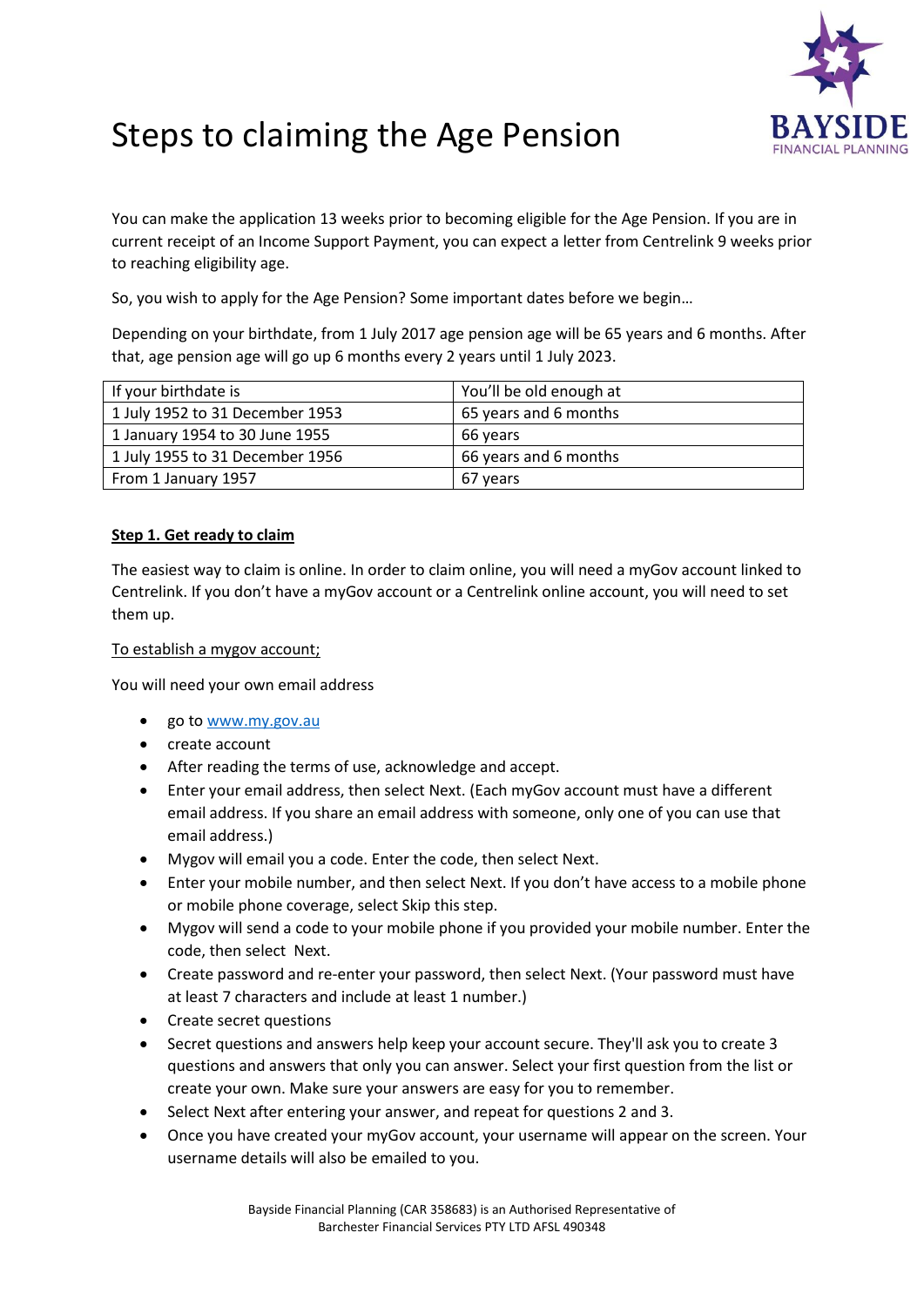

You now need to Link a service to your mygov account.

- Go to myGov, sign in, and then select
	- o Link your first service, or
	- o Services from the menu bar
- Select the service you would like to link to from the list.
- Centrelink may ask you to agree to myGov storing your personal information. This will happen if you are linking to Medicare, the Australian Taxation Office or Centrelink for the first time.
- Select I agree to accept myGov storing your personal information.
- Select I have an online account with the service you want to link to, then select Next.
- Enter the information requested, then select Next. You have now linked your service to your myGov account. You can link to another service by selecting a service from the list or select Home from the menu bar to sign out.

If you can't claim online, you will need to print and complete the Claim for Age Pension and Pension Bonus form and the Income and Assets form, or travel into a service centre.

If you have a partner who is also eligible, they will need to submit their own online claim. Or, you can both claim on the same paper claim form.

Remember, you may need to confirm your identity with Centrelink before you start your claim.

In order to confirm your identity you will need to provide original documents to do so. Centrelink will need:

- 1 Commencement document to confirm your birth or arrival in Australia
- 1 Primary document to show the use of your identity in the community
- 1 Secondary document to show the use of your identity in the community.

At least 1 of these documents must have a photo of you on it. The documents must show the same name as your claim. If you can't do this, you need to provide evidence that you've changed your name.

Centrelink can't accept:

- copies or certified copies
- expired documents, except an expired Australian Passport for up to 3 years from the expiry date
- Australia Post Keypass identity card
- the same document twice.

Centrelink may even ask you to provide these documents again if you claim another payment or they review your circumstances.

#### Commencement documents to confirm your birth or arrival in Australia

You must provide Centrelink with 1 of the following.

- Australian birth certificate A full birth certificate in your name or former name issued by Births, Deaths and Marriages. We can't accept birth extracts or birth cards.
- Australian visa A current resident or tourist visa issued in your name or former name. We can't accept expired visas.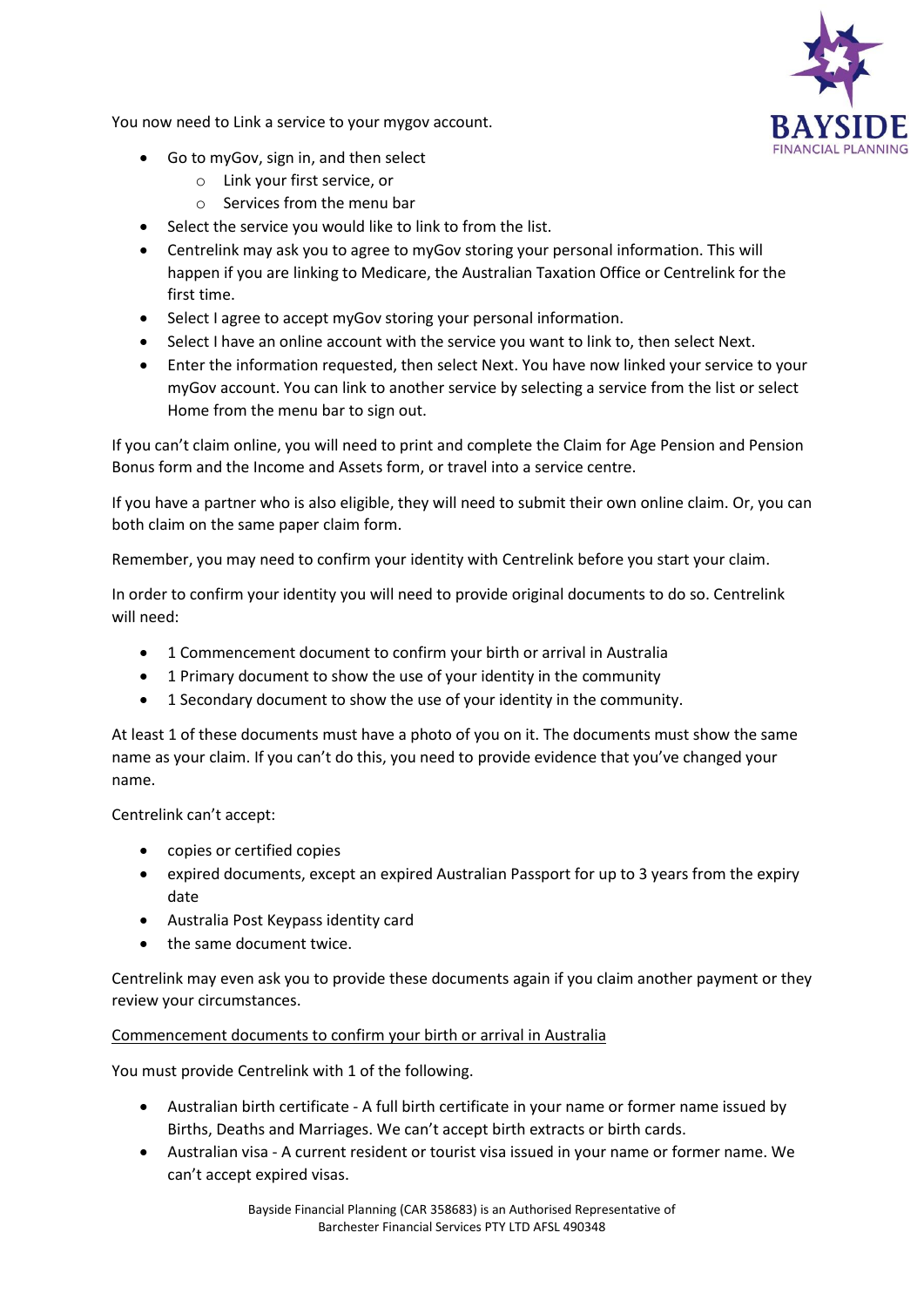

- Australian citizenship certificate Issued in your name or former name. If your name appears on your parents' certificate, you can use that.
- ImmiCard A card issued in your name or former name by the Department of Home Affairs.
- Australian passport Issued in your name or former name, within 3 years of the expiry date.
- Certificate of identity Issued in your name or former name by the Department of Foreign Affairs and Trade.
- Document of identity Issued in your name or former name by the Department of Foreign Affairs and Trade.

## Primary documents to show the use of your identity in the community

You must provide Centrelink either another Commencement document, or 1 of the following.

- Australian driver licence motor vehicle A current licence issued in your name with your photo or signature. We can accept current a learner permit and provisional licence.
- Australian marriage certificate Issued by a state or territory government. We can't accept ceremonial, church or celebrant issued certificates.
- Foreign passport A current passport issued by another country, with a valid entry stamp or visa.
- Proof of age card Issued by a state or territory government in your name with your photo or signature.
- Shooter or firearm licence A current licence, issued in your name with your photo or signature. We can't accept minor or junior permits or licences.
- Secondary student ID card A current ID card, issued in your name with your photo or signature. You can only use this if you're under 18 and don't have the other documents.

## Secondary documents to show the use of your identity in the community

You must provide Centrelink with either another Commencement document, another Primary document, or 1 of the following.

- Security licence, a current security protection industry or crowd control licence. It must be in your name and show your photo or signature.
- Bank or financial institution card, statement or passbook Issued by a bank, credit union or building society. Cards Statements or passbooks must be current, in your name. Your signature must be on the card and your current address on the statement or passbook. We can't accept documents from foreign banks or institutions.
- Child's birth certificate Australian birth certificate with your name as a parent or guardian.
- Defence Force identity card Issued by the Australian Defence Force and shows your name and photo or signature.
- Australian divorce papers In your name or former name. For example, a Decree Nisi or Decree Absolute.
- Educational certificate From an Australian school, TAFE, university or Registered Training Organisation. This must be in your name or former name.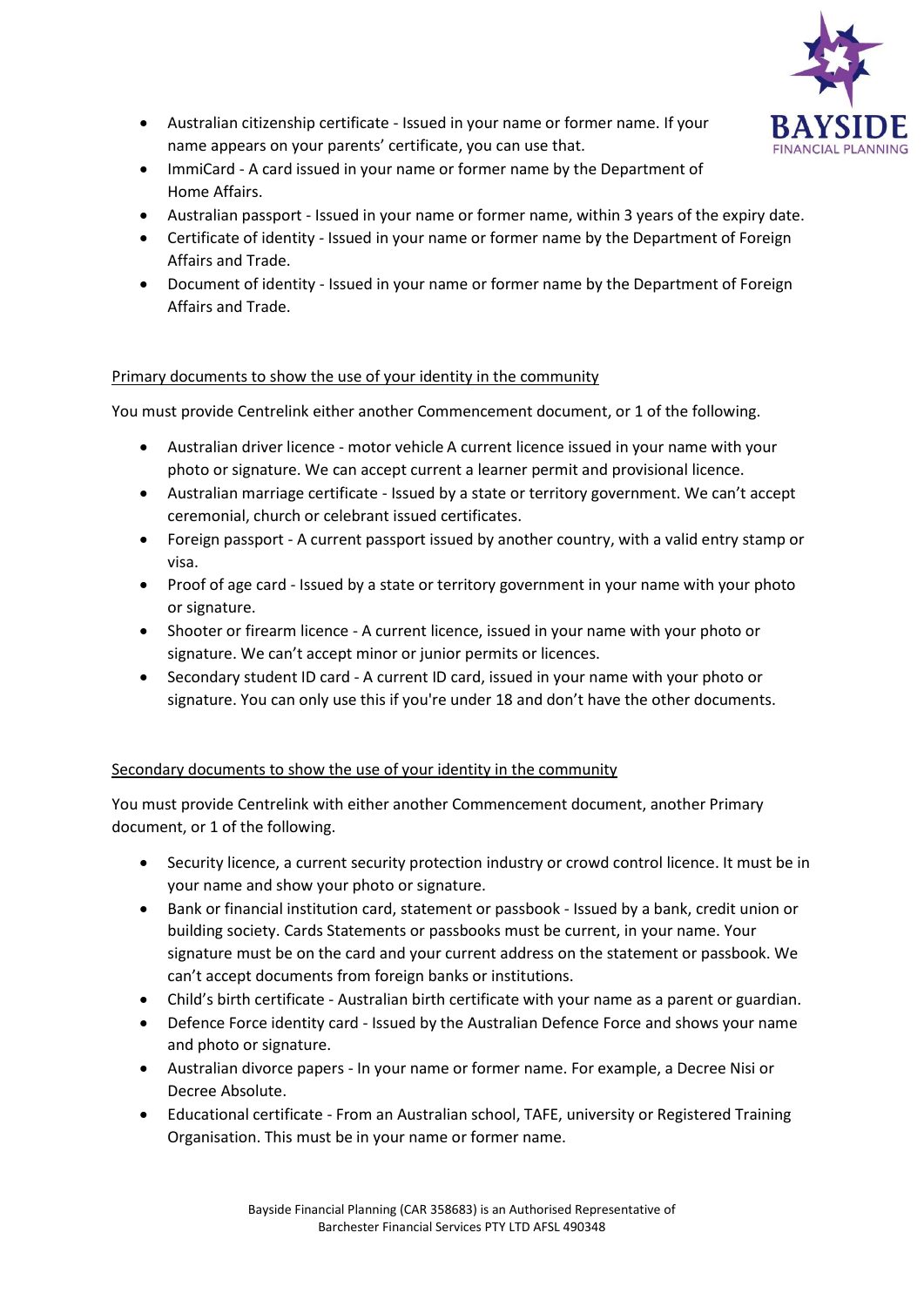

- Certified academic transcript From an Australian university in your name or former name.
- Mortgage papers For an Australian property in your name or former name. These need to be legally drawn.
- Name change Legal change of name or deed poll certificate.
- Veterans' Affairs card A current card issued in your name.
- Tenancy agreement or lease A current formal agreement or lease in your name and showing your address.
- Motor vehicle registration Current registration papers with your name, address and proof of payment.
- Documents issued by foreign governments Foreign birth, marriage or education certificate. Driver licence, national identity card or a lapsed passport.
- Australian government issued photo ID card A current photo ID card issued by the Commonwealth, state or territory in your name.
- Rates notice -A paid rates notice issued in your name with your address that is less than 12 months old.
- Utility account Water, gas, electricity or phone account with a receipt number. This must be in your name, show your address and be less than 12 months old. Must be a paid account.
- Student ID card A current student ID card from an Australian secondary school, TAFE, university or Registered Training Organisation. It must have your name with your photo or signature.
- Electoral enrolment Proof of enrolment card in your name and showing your address.
- Aviation security identity card A current card issued in your name with your photo or signature.
- Maritime security identity card current card issued in your name with your photo or signature.
- Police identity card A current card issued in your name with your photo or signature.
- Prison release certificate In your name with your photo or signature.
- Tangentyere Community ID card A current card issued in your name and with your photo.

In order to confirm your identity, you'll need to provide Centrelink with these documents at a service centre.

### **Step 2. Get your documents ready to claim**

You'll need to get some supporting documents ready to help answer some of the questions in the claim. As you complete your claim you'll be asked to provide Centrelink with certain documents or information. You'll be told in the claim which documents you need to give to Centrelink. These are listed as required in your claim.

You'll need to provide these documents before you can submit your claim. Having them ready will help you finish your claim and not delay the process. Call us if you're unsure which documents you need to give Centrelink.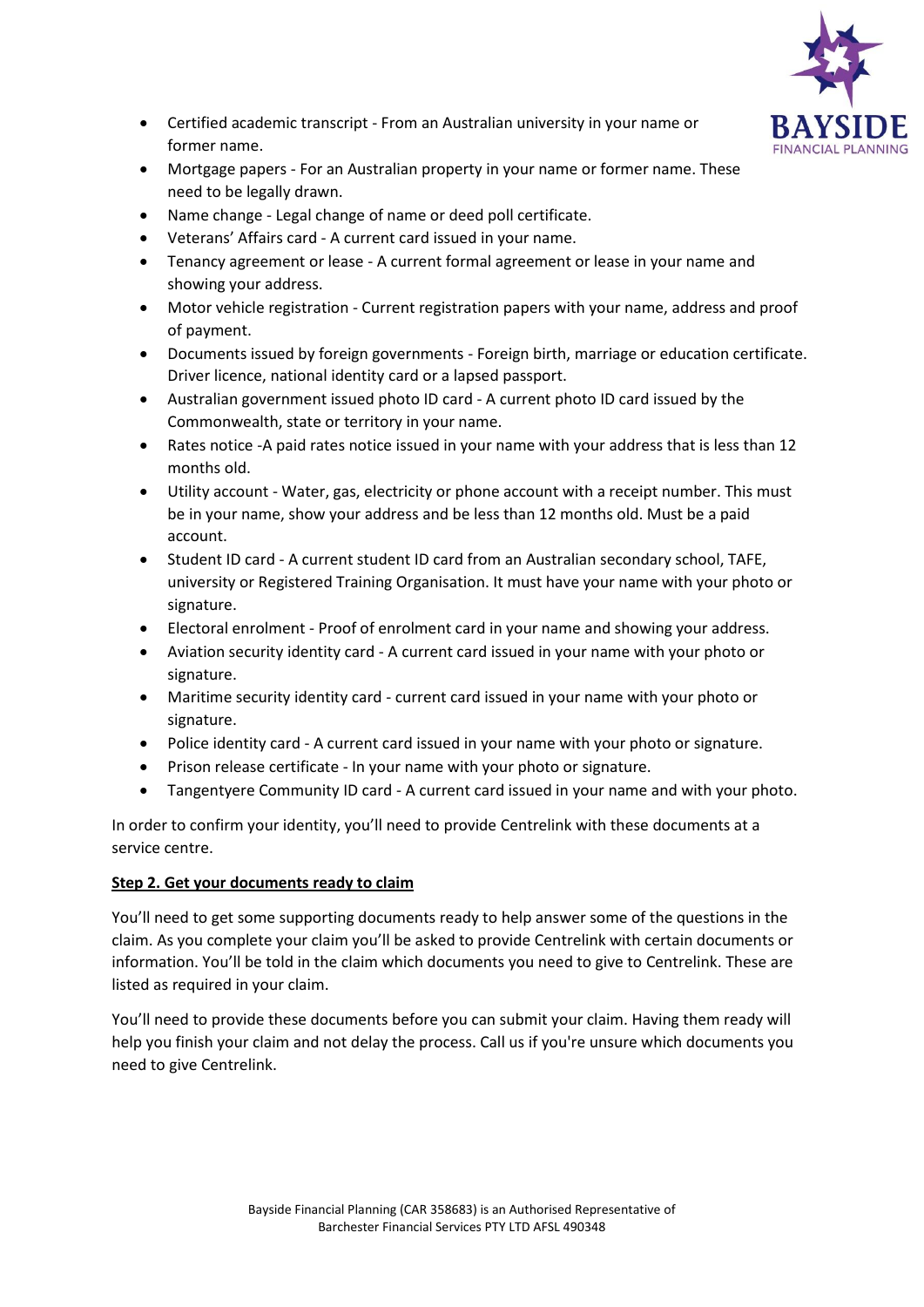

#### Other documents you may need

You may need to give Centrelink other documents. These will be listed in the claim as supplementary. You'll have 14 days after you submit your claim to submit these.

Centrelink may ask you for further information as they work through your claim and assess your circumstances. If this happens, they'll put your claim on hold as they wait for these documents. You need to provide them within 14 days of their request or your claim may be rejected.

#### What are common documents?

We've listed the documents and information they can ask for. You may not need all of them. Your partner may also need to provide some of these documents to support your claim.

- tax file number
- bank account details
- savings, term deposits, mortgage offsets or overseas account details
- investments
- insurance agreements
- income and assets, including real estate assets
- superannuation
- income tax returns
- employer separation certificates
- PAYG certificates
- payslips
- profit and loss statements
- Taxation Notices of Assessment (NOA), if self employed
- housing, rental property or real estate details
- rent certificate if you pay rent to your parents they'll need to sign a statutory declaration, signed and declared true before an authorised witness
- proof of assets ownership documents
- rates notices
- partner details, including citizenship, study, work and income details
- separation details
- Residence details if you've lived outside Australia
- visa information
- the date you and your partner became Australian citizens
- the dates you and your partner lived in other countries
- Health Care Card claims
- medical reports
- Centrelink medical certificates
- doctor issued medical certificates

You can upload documents in your Centrelink online account or the Express Plus Centrelink mobile app or you can also give them to Centrelink by mail, fax, or by visiting a service centre.